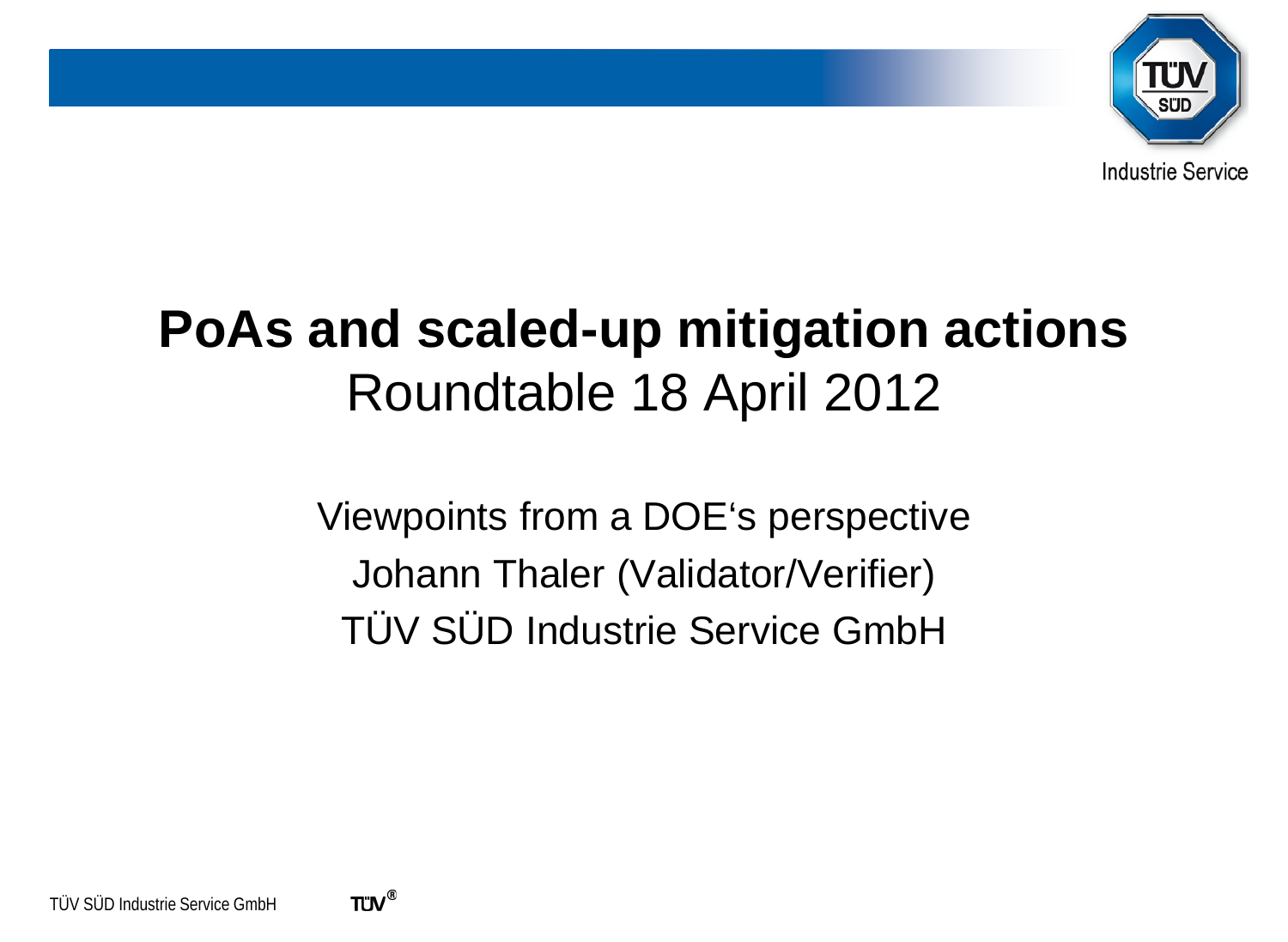

## **Focus of this presentation**

## **Paragraphs 17 and 18** of the PoA STANDARD (EB65, Annex 3) in combination with **PoA Procedure** (EB55, Annex 38)

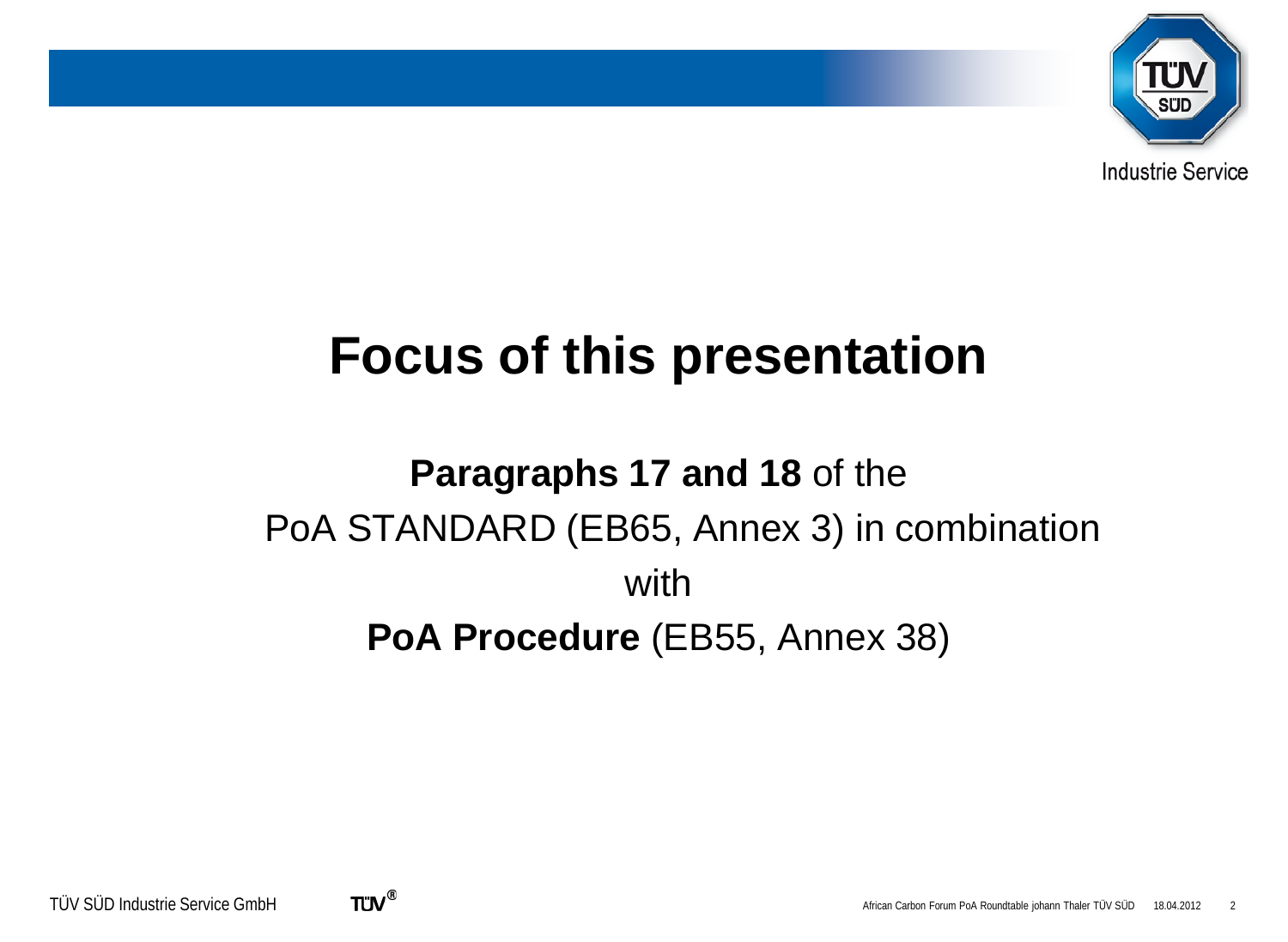

Paragraph 17 of EB65, Annex 3 regulates that

- $\triangleright$  The CME shall have the competencies to check the features of potential CPAs and ensure that each CPA meets all requirements and eligibility criteria before inclusion in the registered PoA.
- $\triangleright$  The CME shall develop and implement a management system made available to the DOE at the time of validation of the PoA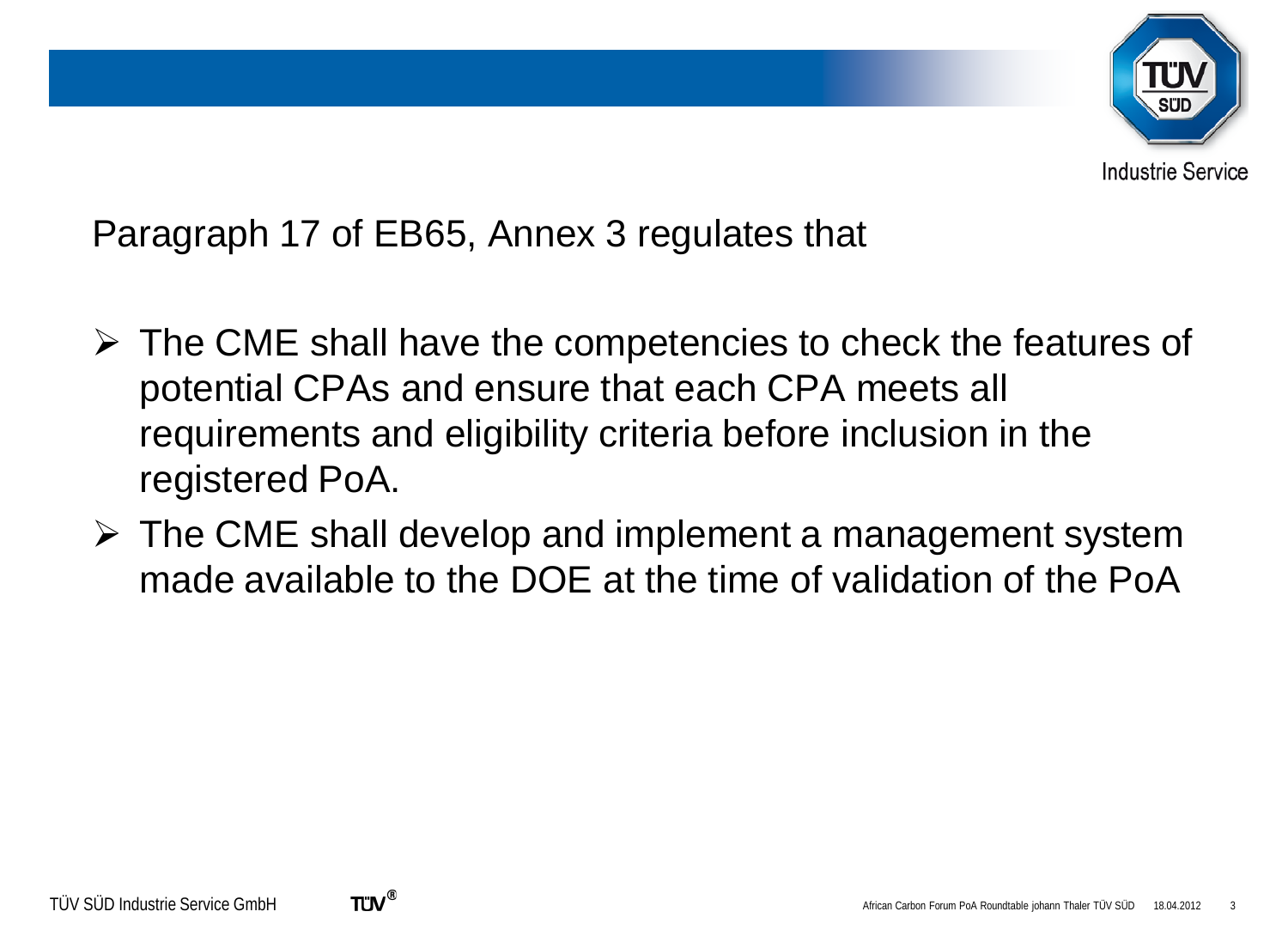

- $\triangleright$  This management system has to include
	- -roles and responsibilities
	- -arrangements for training
	- -procedures to avoid double counting
	- -records and documentation control process for each CPA
	- -measures for continuous improvements of the PoA management system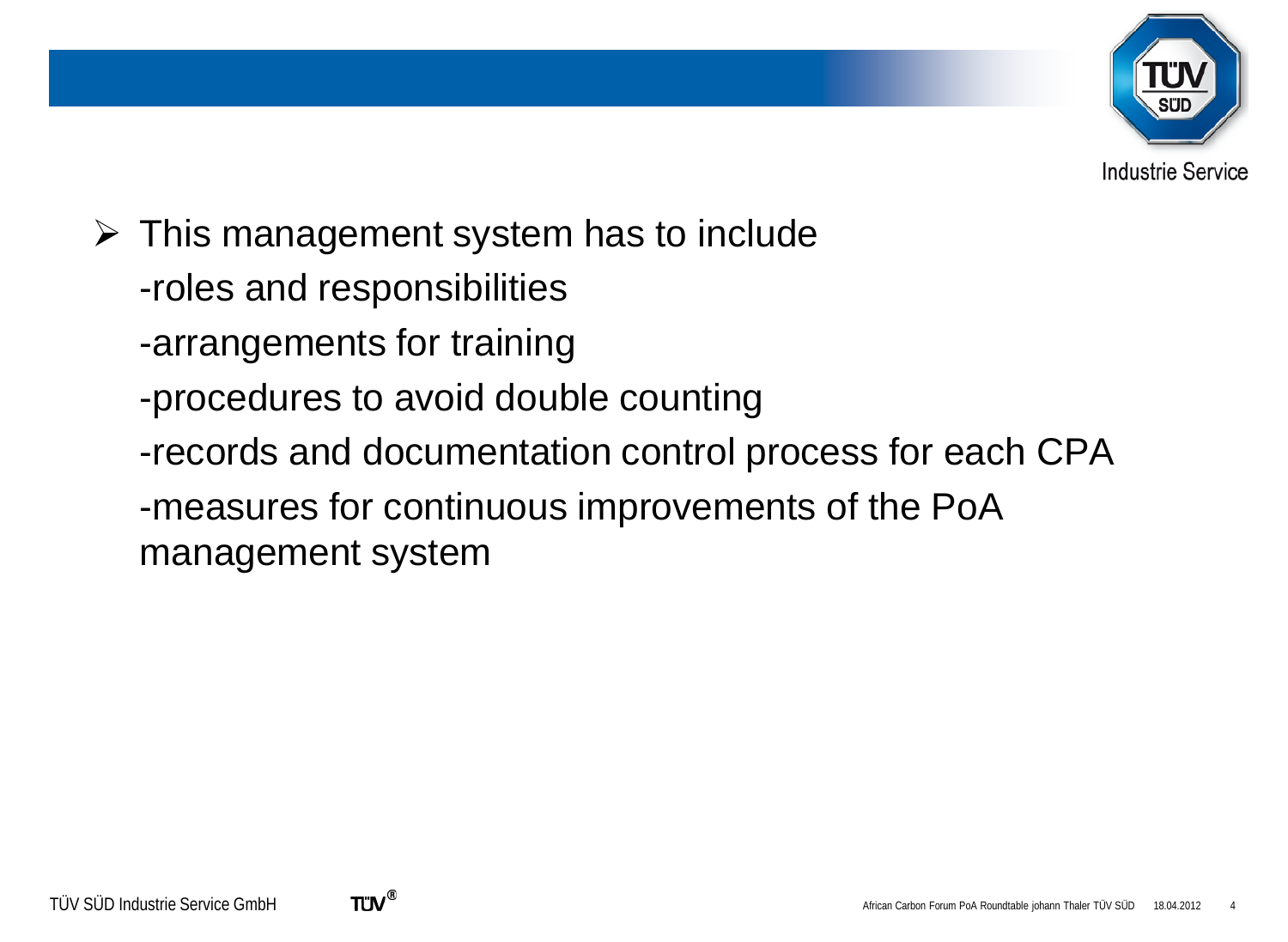

 $\triangleright$  Paragraph 18 of EB65, Annex 3 regulates that

The DOE shall assess the elements of the management system as part of the validation of the PoA or as part of the validation of the CPA inclusion"

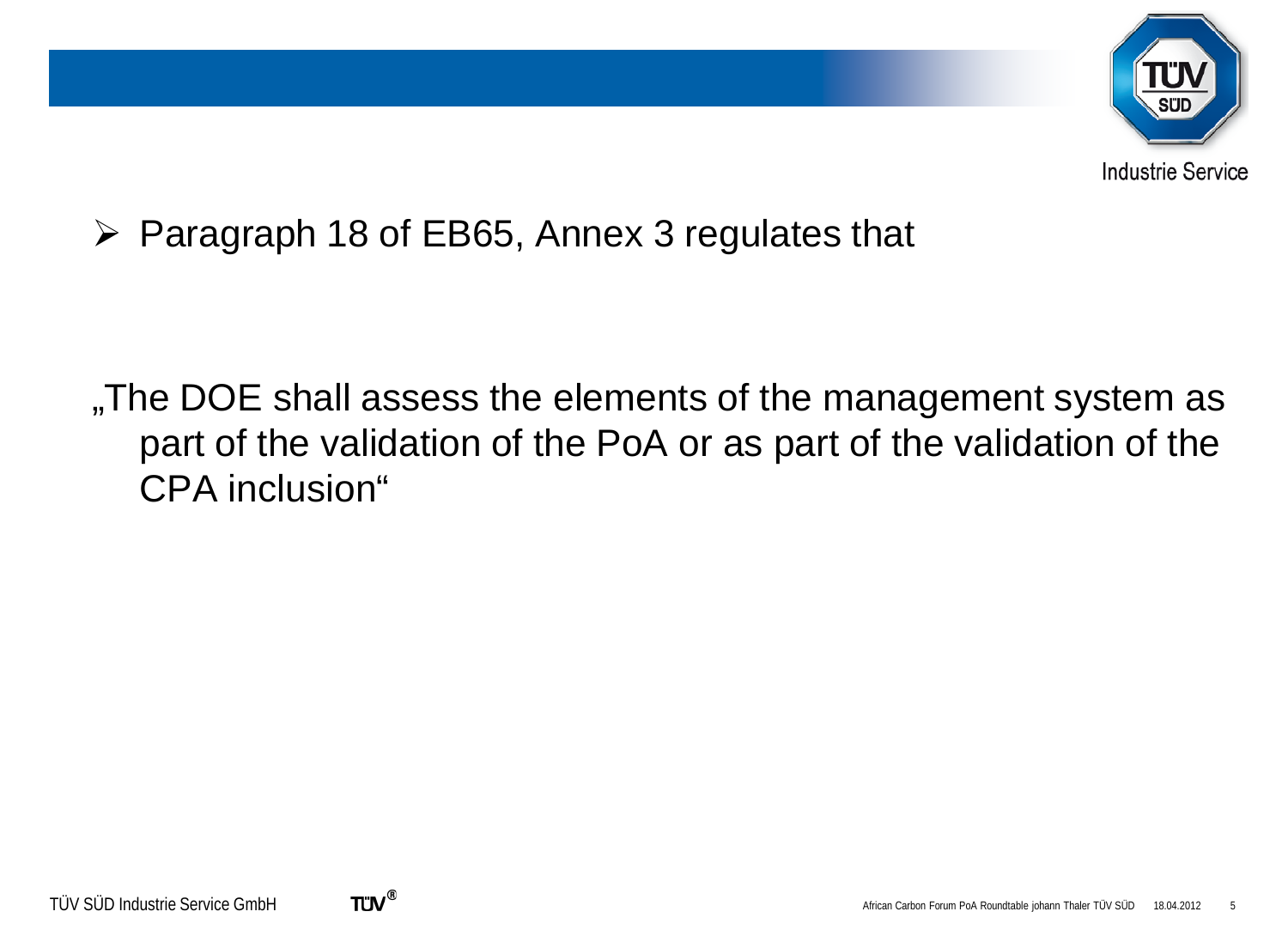

#### **Industrie Service**

#### **How to validate the competencies and the management system of the CME?**

- Management system manual / documented procedures (defining responsibilities, technical reviews, requirements for inclusion of CPAs)
- $\triangleright$  Training and capacity building records (training manual, certificates, workshops etc)
- Job descriptions / hiring requirements / terms of reference to be cross-checked with competencies of staff (educational background, training, workshops etc.)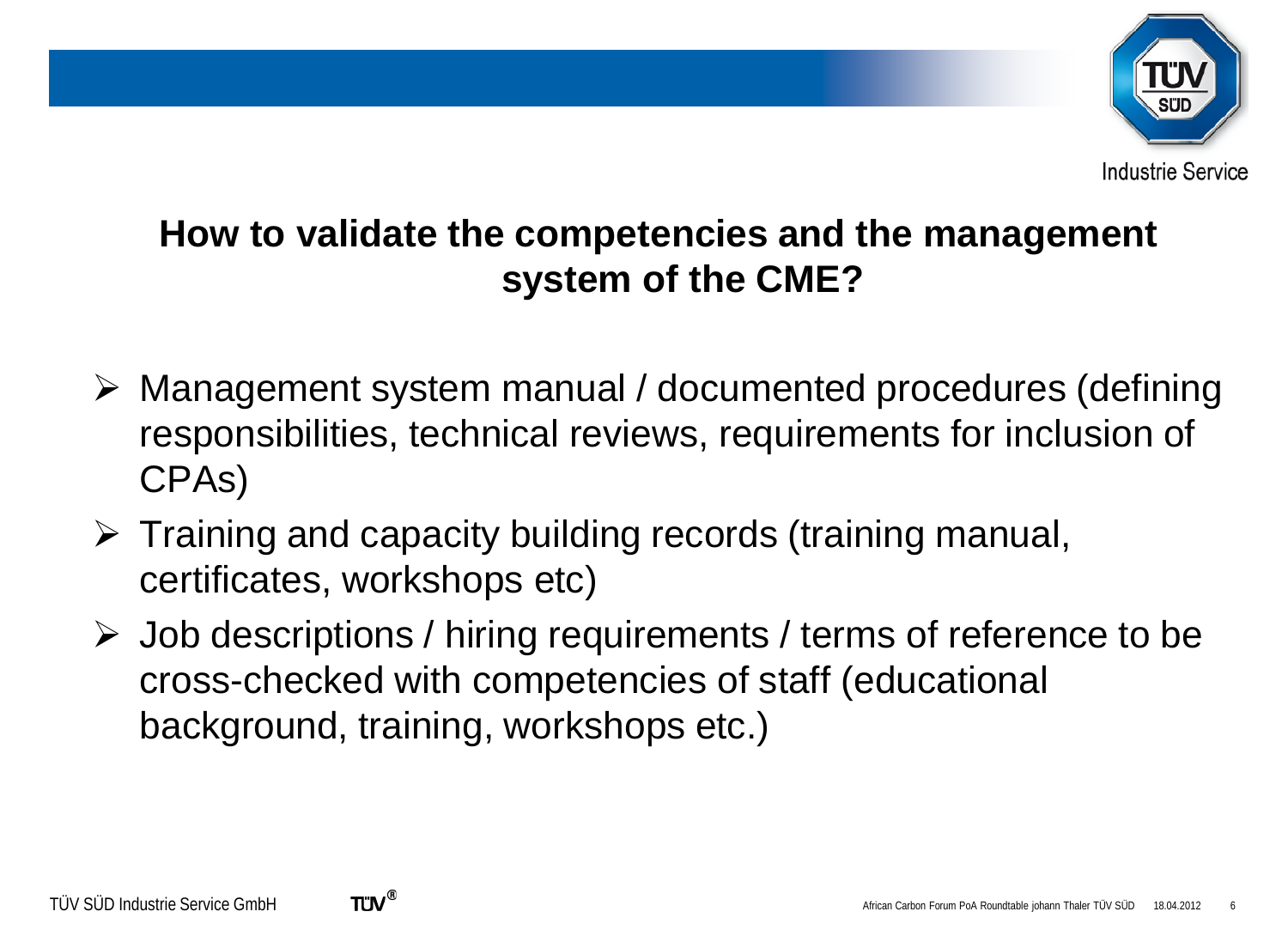

#### **How to validate the competencies and the management system of the CME?**

- $\triangleright$  Interviews with personnel involved in monitoring, reviewing activities, maintaining the database, training activities, operation etc.
- $\triangleright$  If CPA is already implemented: on-site interviews and cross check whether management system and procedures are implemented and carried out in practice as documented
- $\triangleright$  Special attention to data flow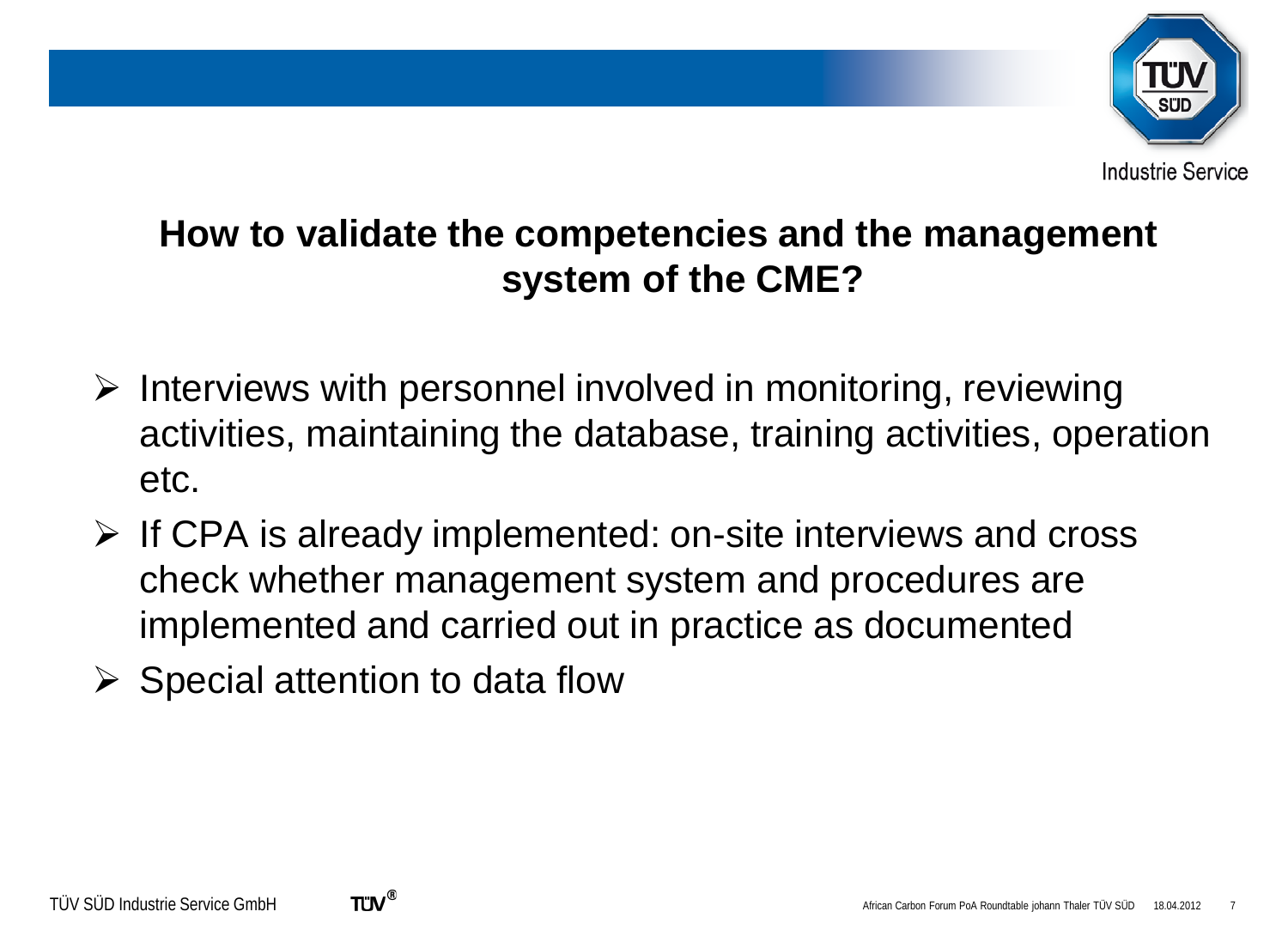

## **Challenges in Validation regarding paragraph 17 (EB65, Annex 3)**

- $\triangleright$  No clear documented procedures and/or management system elaborated yet
- $\triangleright$  Lack of training and capacity building records since the same will be carried out at a later moment than at the time of validation
- $\triangleright$  Lack of record keeping system (like appropriate functioning database) at the time of validation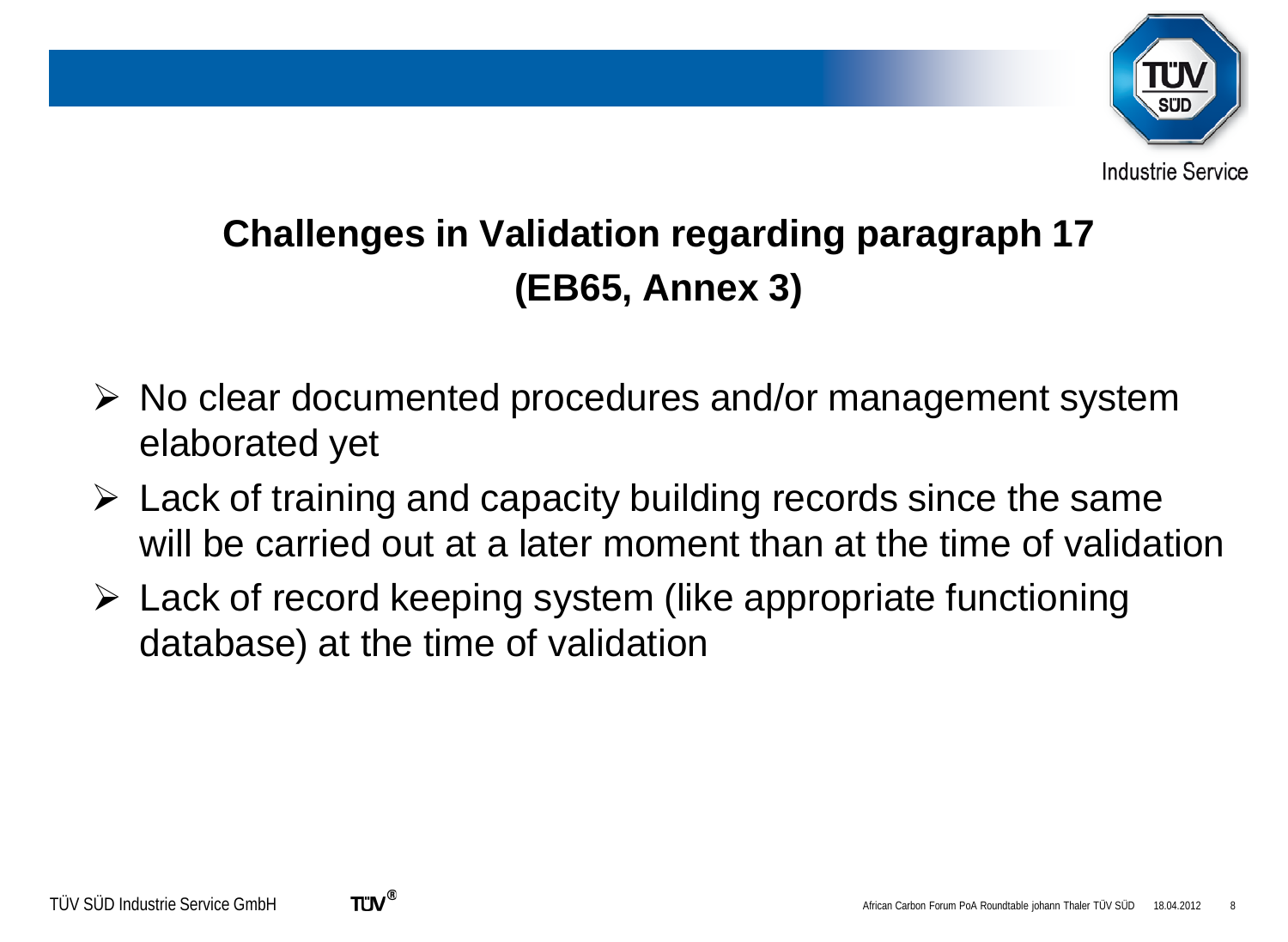

### **Challenges in Validation regarding paragraph 17 (EB65, Annex 3)**

- $\triangleright$  lack a dedicated team with technical background, a clear definition of roles and responsibilities
- $\triangleright$  incomplete and/or inadequate check of CPA inclusion
- $\triangleright$  lack of influence/access on/to the project implementer
- $\triangleright$  No assurance that CPA meets the eligibility criteria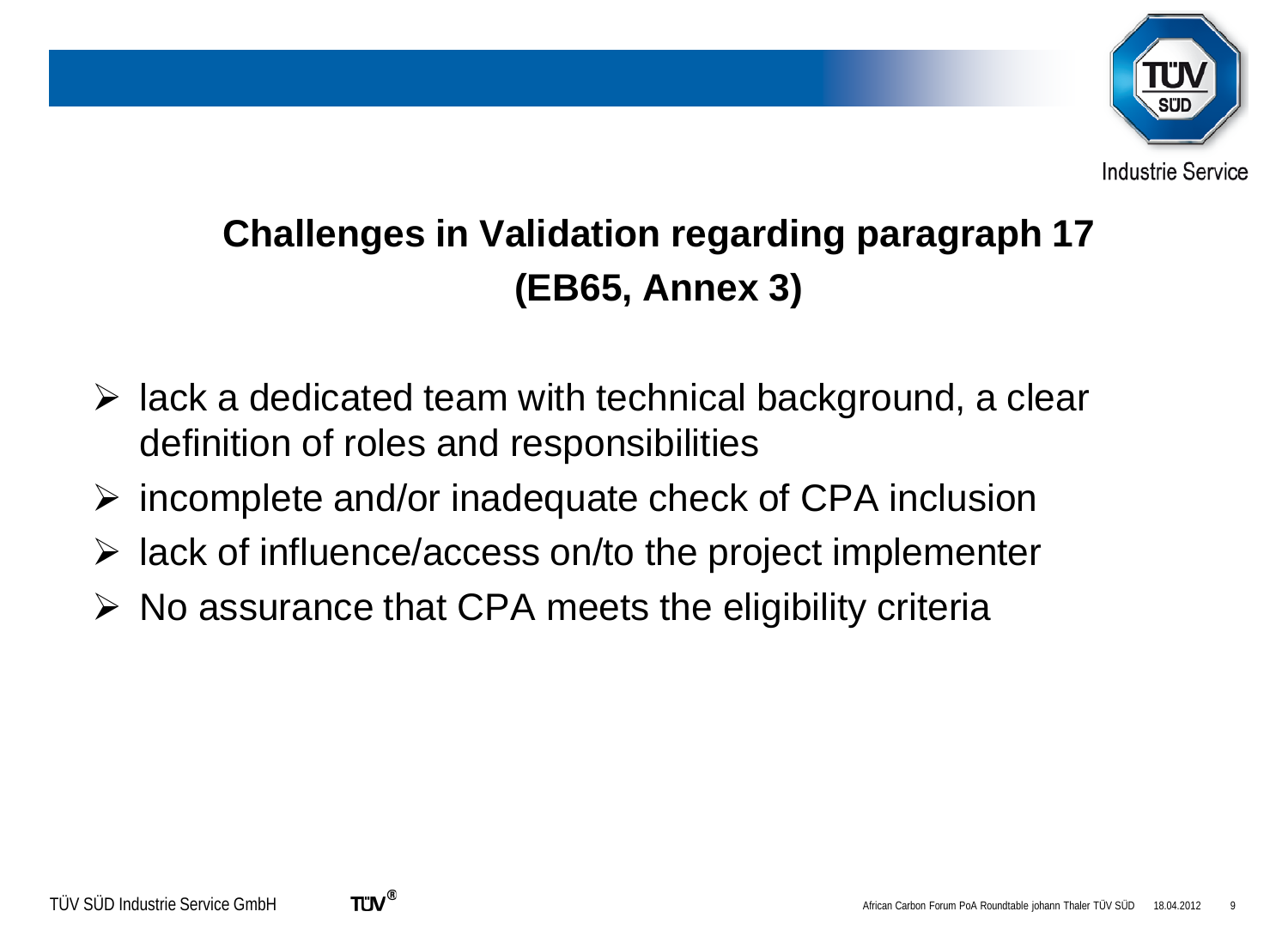

## **Challenges in Validation regarding paragraph 17 (EB65, Annex 3)**

- CMEs tend to focus on delivery/installation of systems rather than on the data management, monitoring and verification process
- $\triangleright$  CME often lacks the capacity/competence to manage multicountry/province CPAs when dealing with different agencies, partners and possibly languages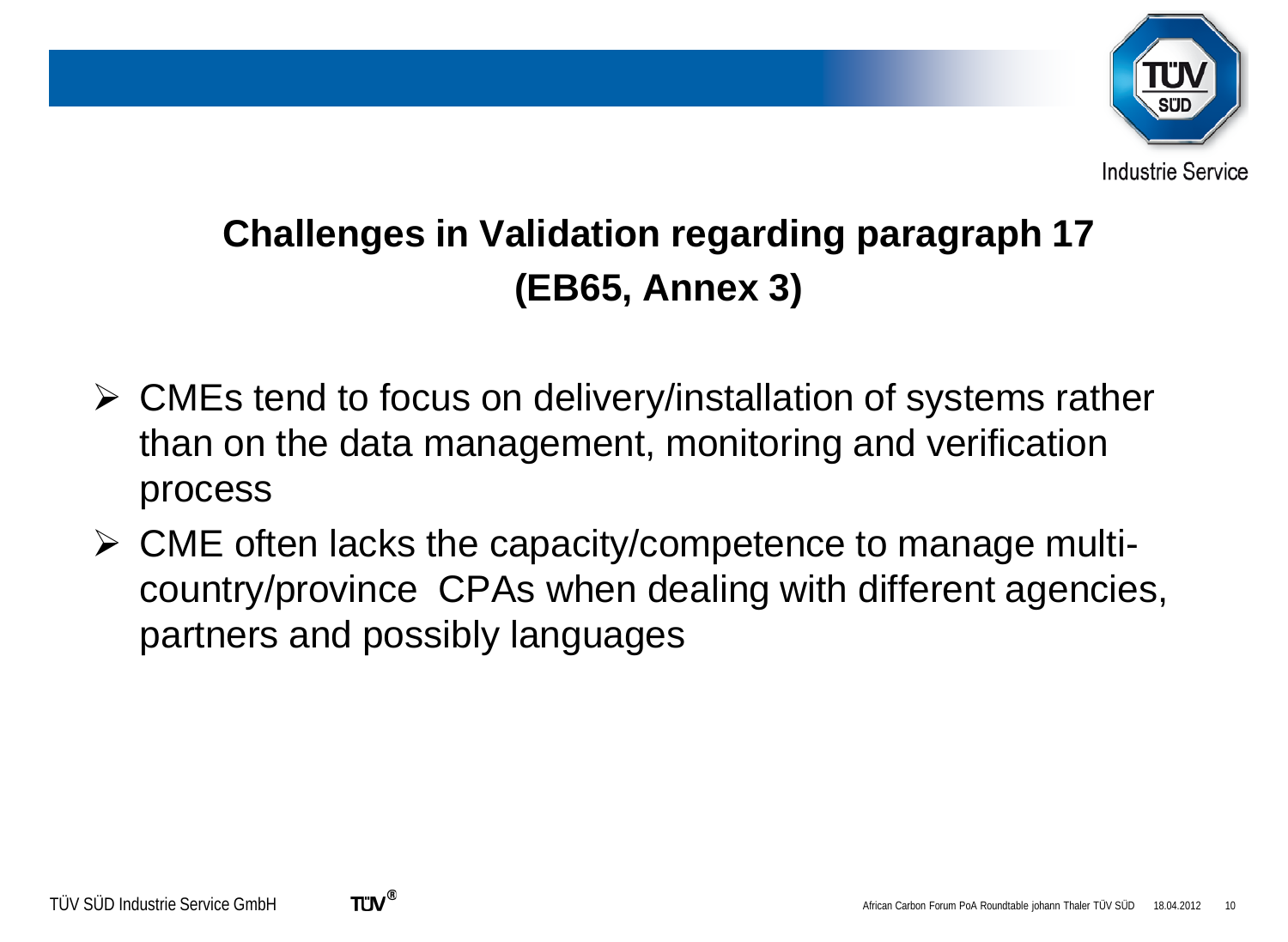

#### **Concrete example (cookstove PoA)**









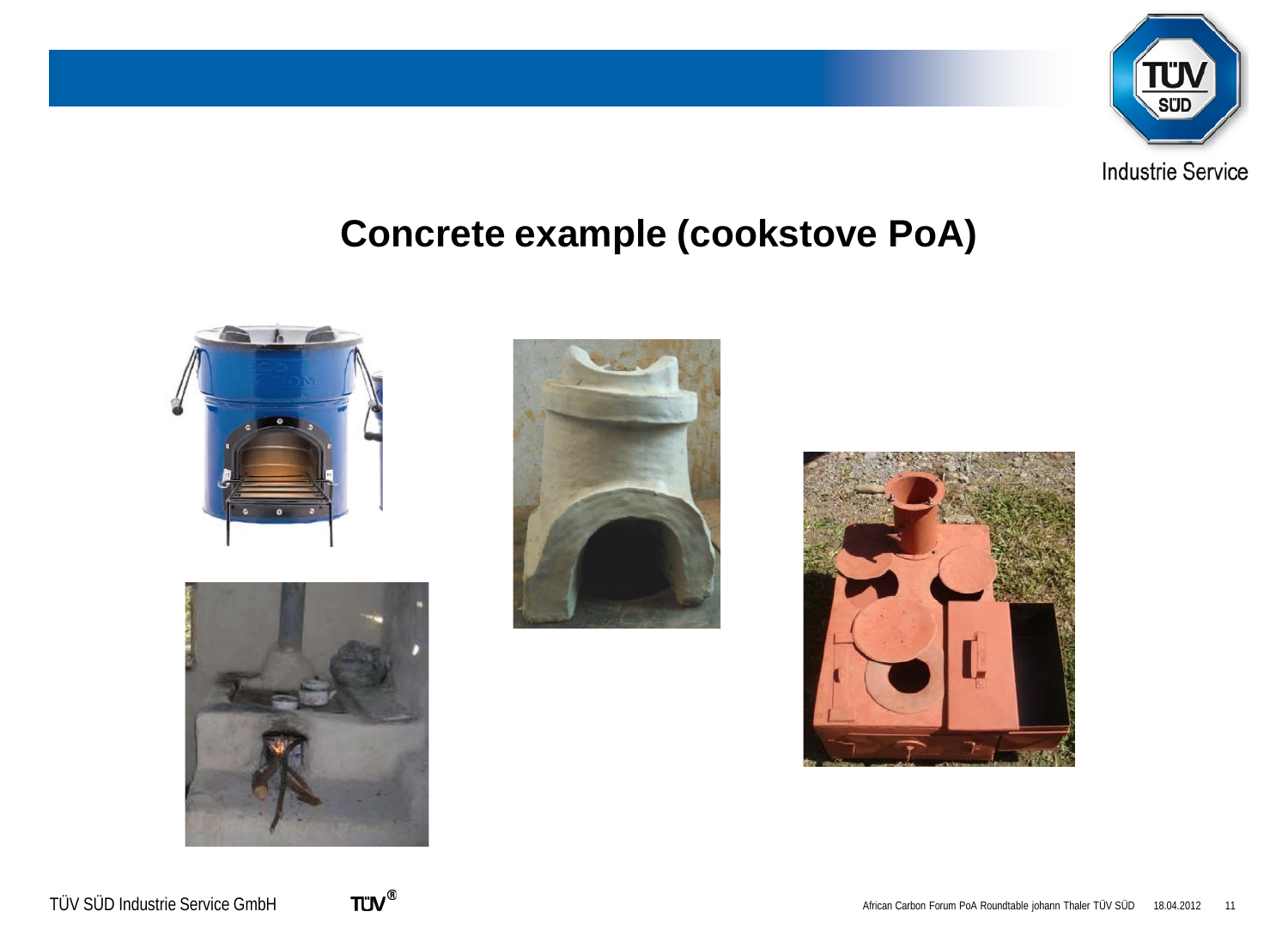

 $\triangleright$  Clear definition of roles and responsibilities of personnel involved in the process of inclusion of CPAs, including a review of their competencies

 $\boxtimes$  Detailed overview about roles and responsibilities of CME and project implementer provided in the PoA-DD and confirmed by on-site interviews with CME and project implementer; Competencies substantiated by track records and working experience of CME/project implementer, educational background;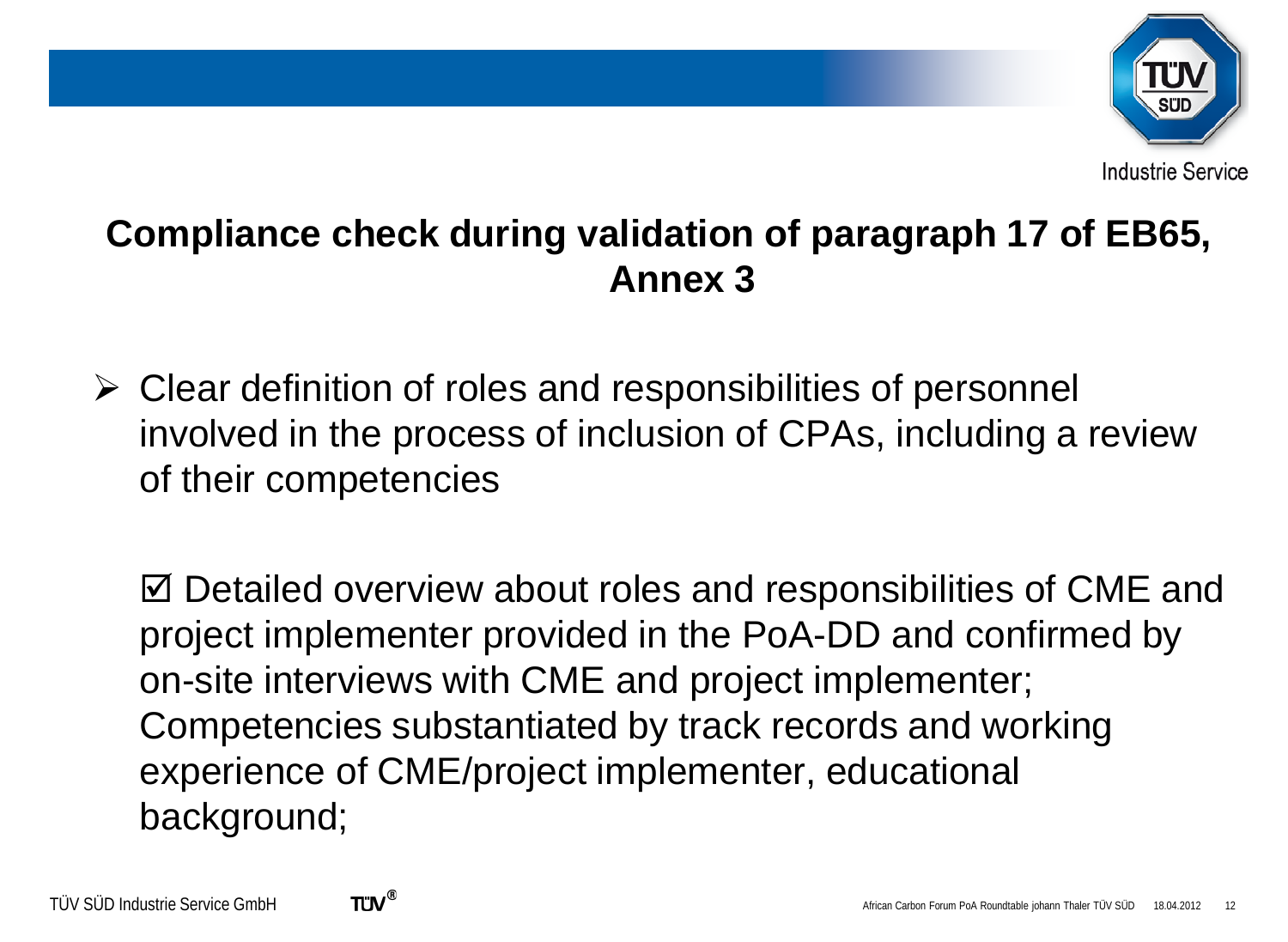

#### **Annex 3**

 $\triangleright$  Records of arrangements for training and capacity development for personnel

 $\boxtimes$  **There were no specific training and capacity development** /building records for personnel responsible for monitoring activities available at the moment of validation (like e.g. training certificates, attendance lists, realized workshops) since the project has not been implemented yet. However, documents explaining the sampling and survey process, training manual, guidelines for the entry of data into the database and interviewer field guide have evidenced that arrangements for training/capacity development for personnel are in place;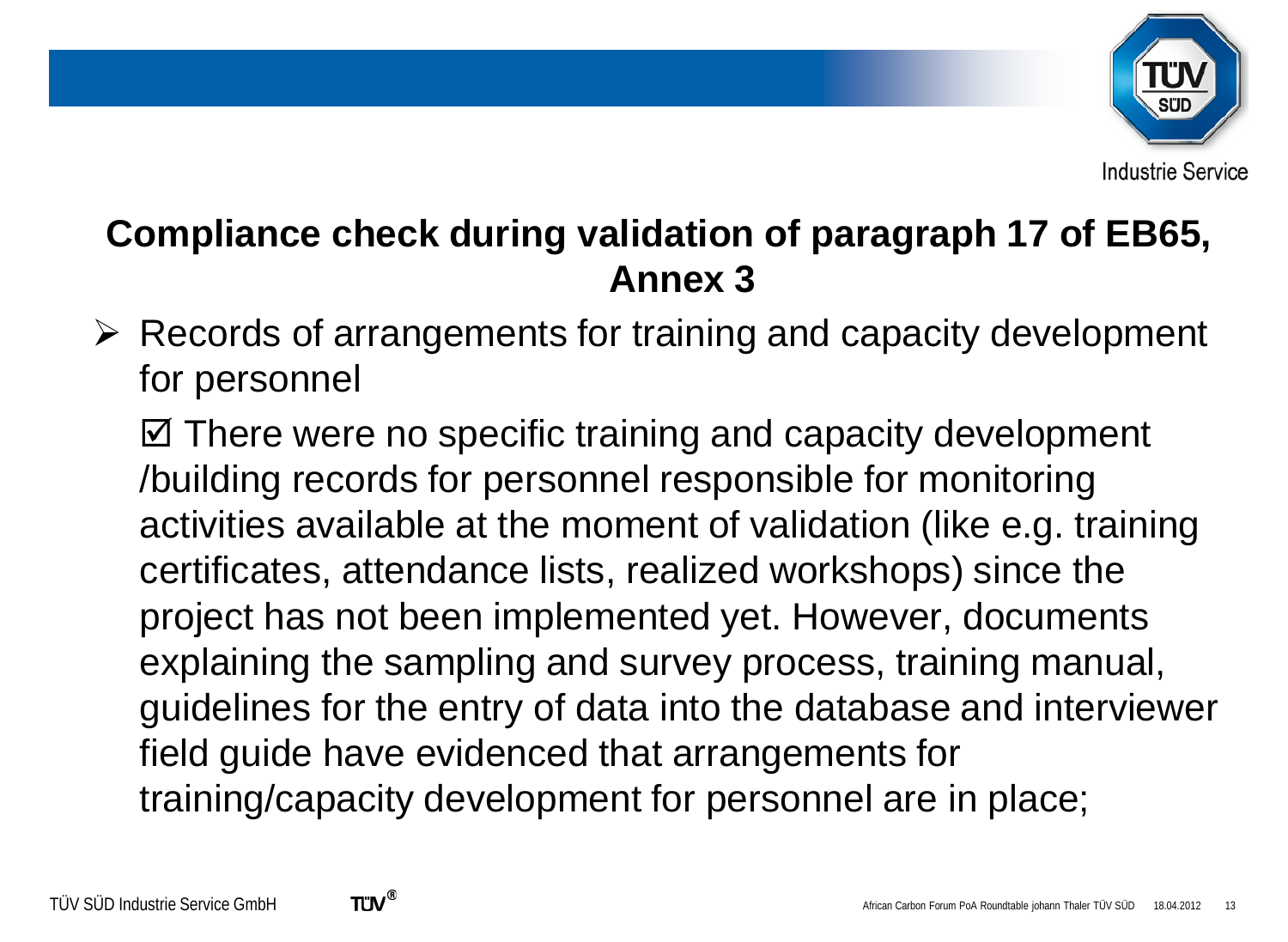

- $\triangleright$  Procedures for technical review of inclusion of CPAs made available to the DOE at the time of validation of the PoA
- $\triangleright$  A procedure to avoid double counting (e.g. to avoid the case of including a new CPA that has already been registered either as a CDM project activity or as a CPA of another PoA;

⊠ Both procedures have been explained in detail in the PoA-DD and could be confirmed in on-site interviews with the CME to be appropriate;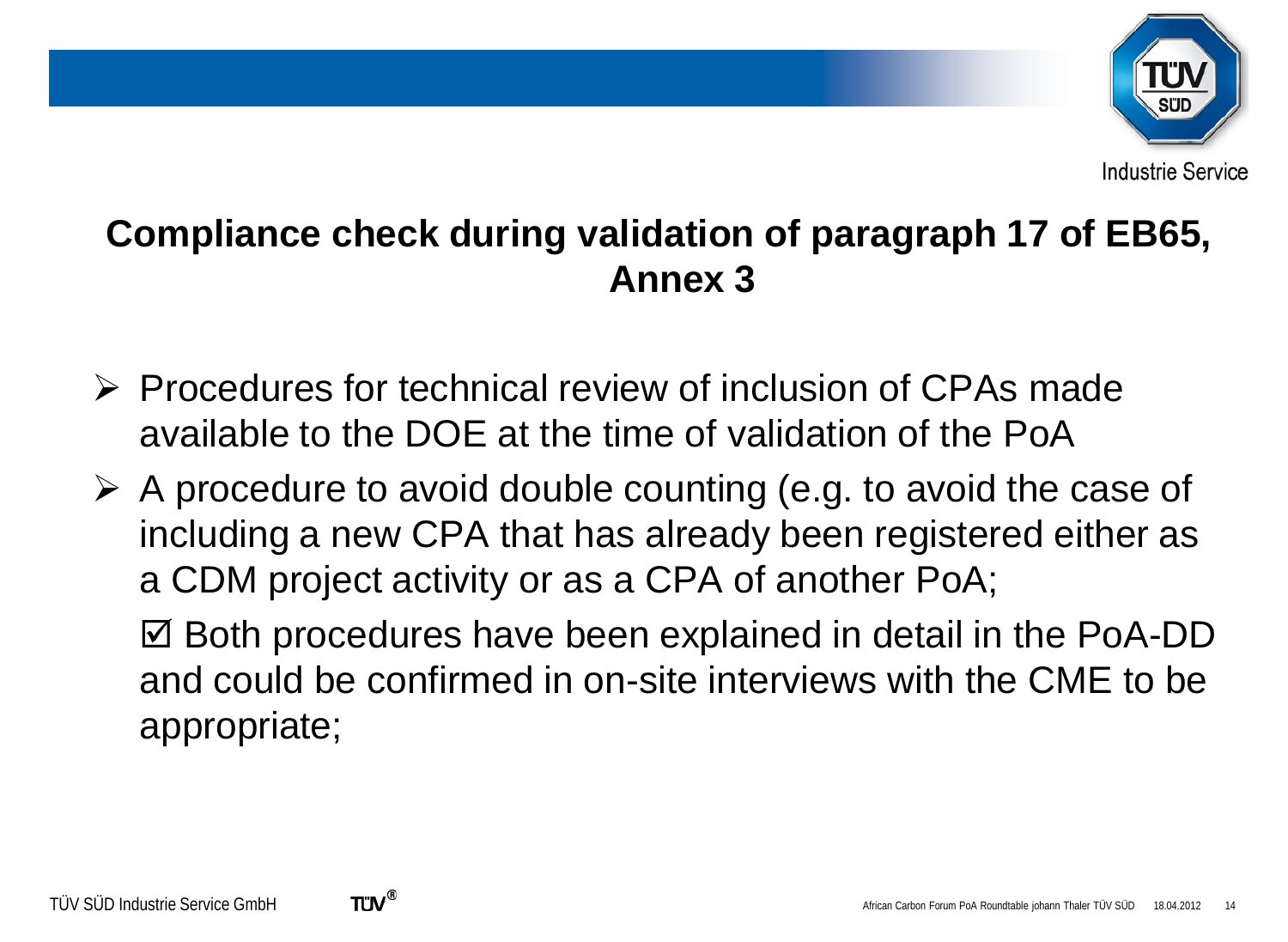

 Records and documentation control process for each CPA under the PoA;

 $\boxtimes$  Procedure for data collection and data management and the template of a registration card (filled out with all relevant data for the database when an ICS is sold/installed) substantiate the documentation control process;

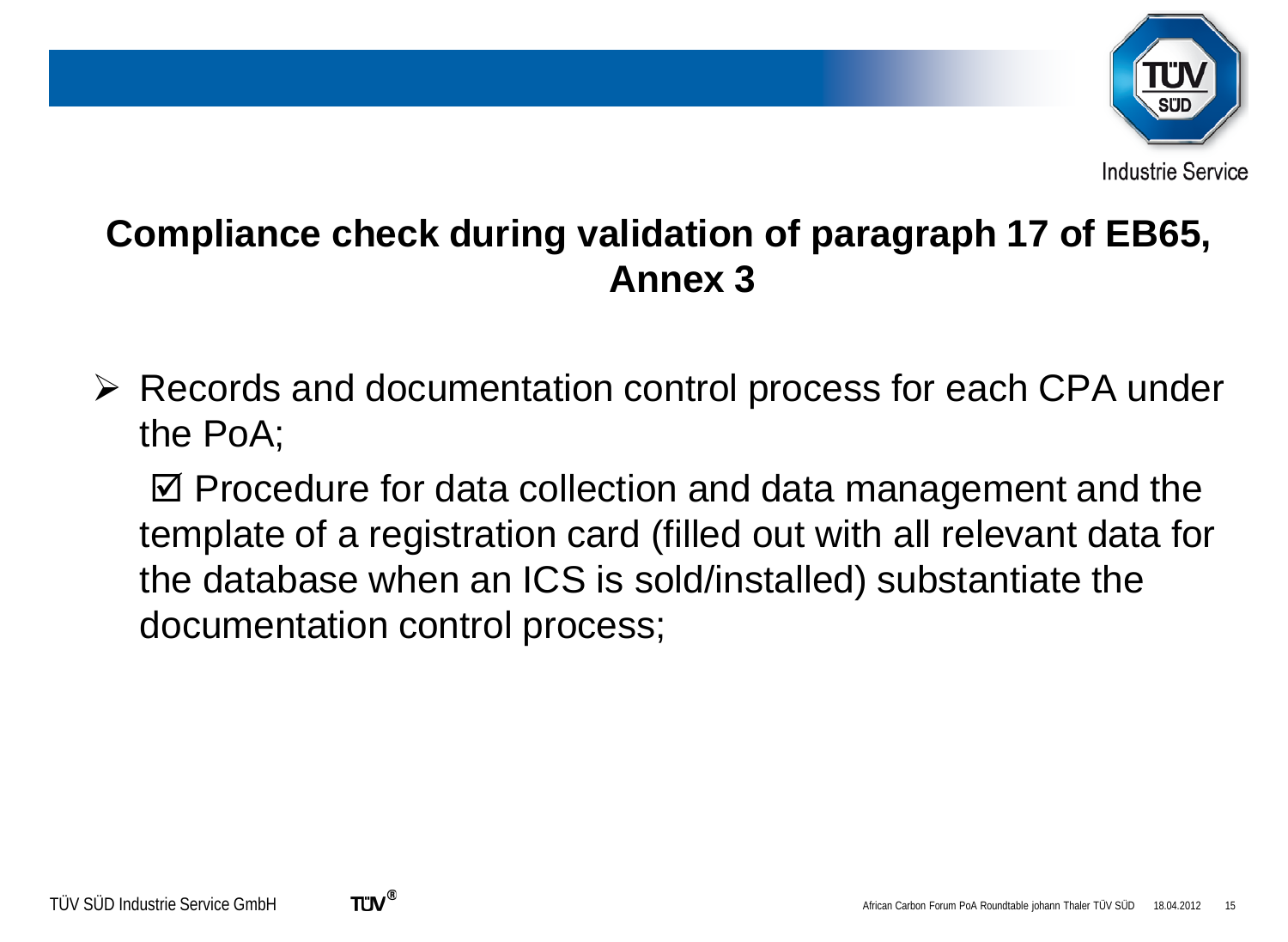

 Measures for continuous improvements of the PoA management system

⊠ The measured for continuous improvements (like e.g. overall database maintenance) have been explained in detail in the PoA-DD and could be confirmed in on-site interviews with the CME to be appropriate;